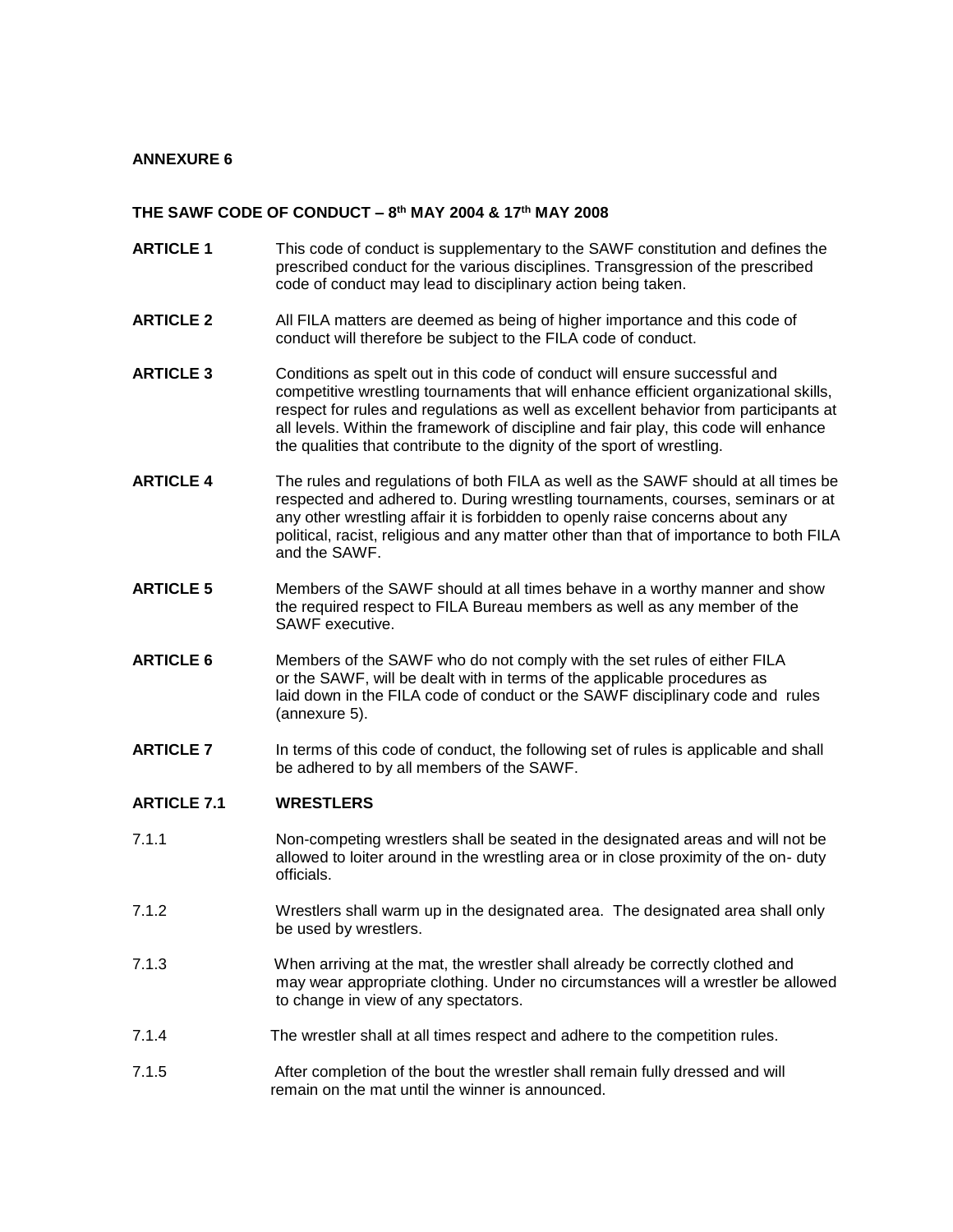- 7.1.7 During stoppages of the bout, excluding injuries, the wrestler shall remain standing in his/her corner and will not be allowed to lie down, kneel or sit on the mat.
- 7.1.8 During the break after the first round the wrestlers will be allowed to sit down on the chairs provided for the coach, on condition that the chairs are on the mat.
- 7.1.9 During the bout, an injured wrestler may lie or sit down on the mat whilst receiving medical treatment. The opponent must move to his/her own corner.
- 7.1.10 After a bout, the wrestler and the coach shall leave the mat together.
- 7.1.11 Once the result of a bout has been announced, the wrestlers and coaches for the following bout may approach the mat.
- 7.1.12 Once the result of a bout has been announced, a wrestler may be called upon to undergo a mandatory test for stimulants and/or a banned substance.
- 7.1.13 A wrestler may at no time during or after a bout, question the decision of the referee. The wrestler's coach may approach the controller to request an explanation on a decision by the panel. This must be done in an orderly manner without stepping into the zone or crossing the mat. The Team Manager may approach the controller only after the bout. The discussion with the controller must only be for clarity and feedback.
- 7.1.14 Any wrestler refusing to continue with the tournament / bout will be disqualified from the tournament and will not be placed.
- 7.1.15 All wrestlers participate at their own free will.
- 7.1.16 During a tournament or bout a wrestler must at all times act responsibly and be a worthy ambassador for his / her club, association, the SAWF as well as the RSA.
- 7.1.17 During the medal parade, all the medallists shall be dressed in their appropriate tracksuits and receive their medals with dignity.
- 7.1.18 During all closing ceremonies and / or banquets, where applicable, all attending wrestlers shall be dressed formally (collar and tie) or wear their official traditional attire. The right of admission may be declined if the individual is not dressed appropriately.
- 7.1.19 During ceremonies, banquets, speeches, etc. all wrestlers shall show a great level of respect, discipline and behaviour.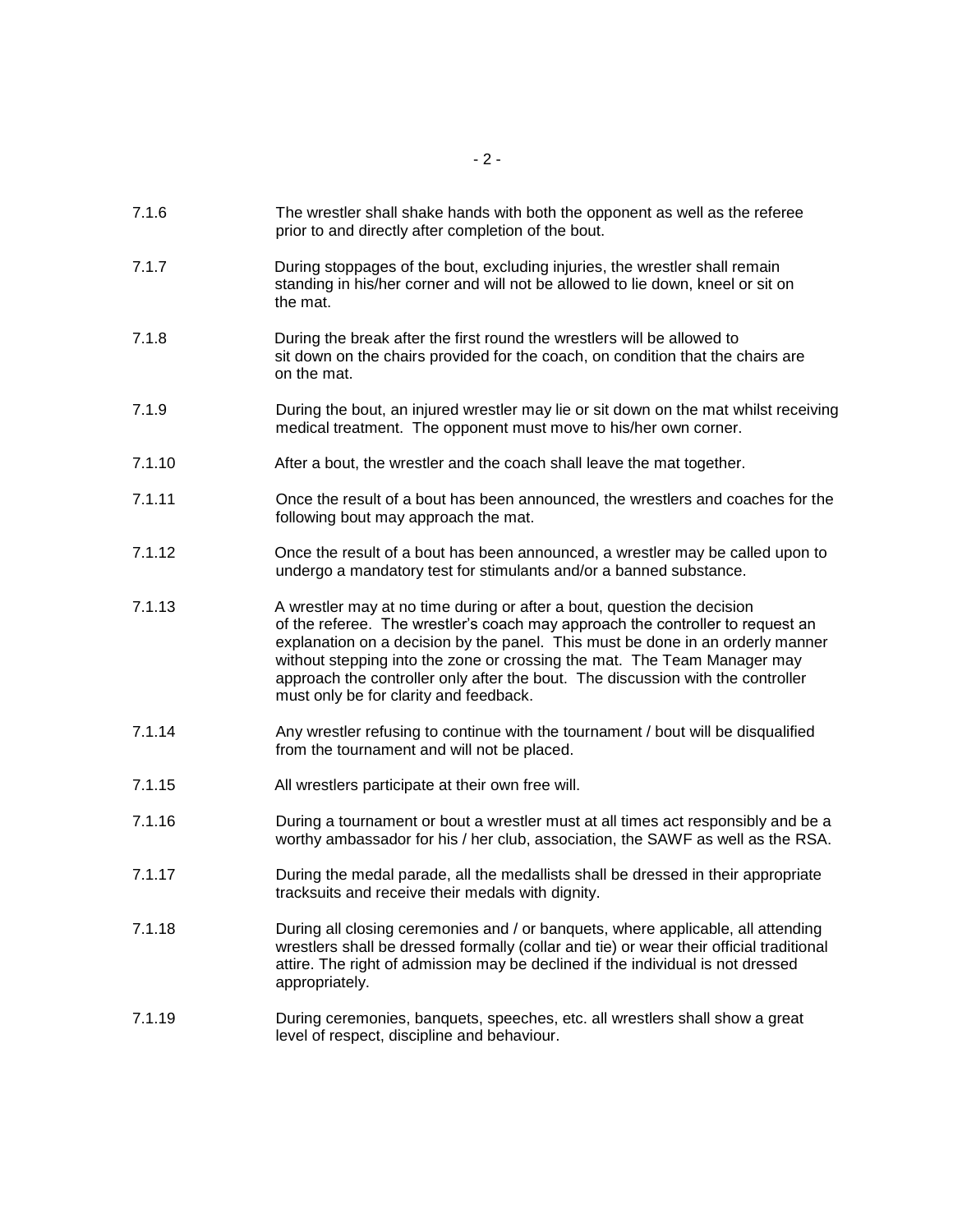- 7.1.20 All wrestlers whilst touring / travelling must act responsibly and with discipline and refrain from damaging the facility or removing or taking any article (such as towels) not belonging to him / her.
- 7.1.21 The contravention of any of the aforesaid or the disgracing of FILA, the SAWF and / or the sport wrestling, will be viewed in a serious light and will result in the required action being taken in terms of the disciplinary code of conduct and rules of the SAWF.
- 7.1.22 It is prohibited for a wrestler to indulge in the intake of alcohol or other substances that may impact on his/her behaviour or judgement during an event or tournament, or to arrive at an event or tournament already being under the influence of such substances or smelling of liquor. (Refer to FILA Anti-Doping Rules).

### **ARTICLE 7.2 COACHES**

- 7.2.1 The coach or masseur/masseuse will at all times wear their approved dress code.
- 7.2.2 Technical officials entered for the tournament may not do duty as a coach.
- 7.2.3 The coach and masseur/masseuse may only use gloves and water supplied by the organizing body. In the RSA a wrestler may not drink any fluids during the bout and must be dry when restarting the bout after the official break between rounds.
- 7.2.4 During the bout the coach and masseur/masseuse ( in RSA only the coach ) must remain seated on the chair/s provided in the appropriate corner and may give Instructions to their wrestler. Under no circumstances may the decisions of the referee, judge or mat chairman be questioned or influenced. The wrestler's coach may approach the controller to request an explanation on a decision by the panel. This must be done in an orderly manner without stepping into the zone or crossing the mat.
- 7.2.5 After the bout the coach leaves the mat together with the wrestler.
- 7.2.6 If instructed by the referee, the coach or masseur/masseuse may attend to their injured wrestler on the mat.
- 7.2.7 It is prohibited for a coach to make known his/her dissatisfaction regarding the decisions of the officiating panel or the interpretation of the rules known in public, be it on his / her own, or in a group situation.
- 7.2.8 ( Appeals : abolished )
- 7.2.9 It is prohibited for a coach to indulge in the intake of alcohol or other substances that may impact on his/her behaviour or judgement during an event or tournament or to arrive at an event or tournament already being under the influence of such substances or smelling of liquor. . (Refer to FILA Anti-Doping Rules)
- 7.2.10 Any action or conduct in contravention of this code of conduct or the disgracing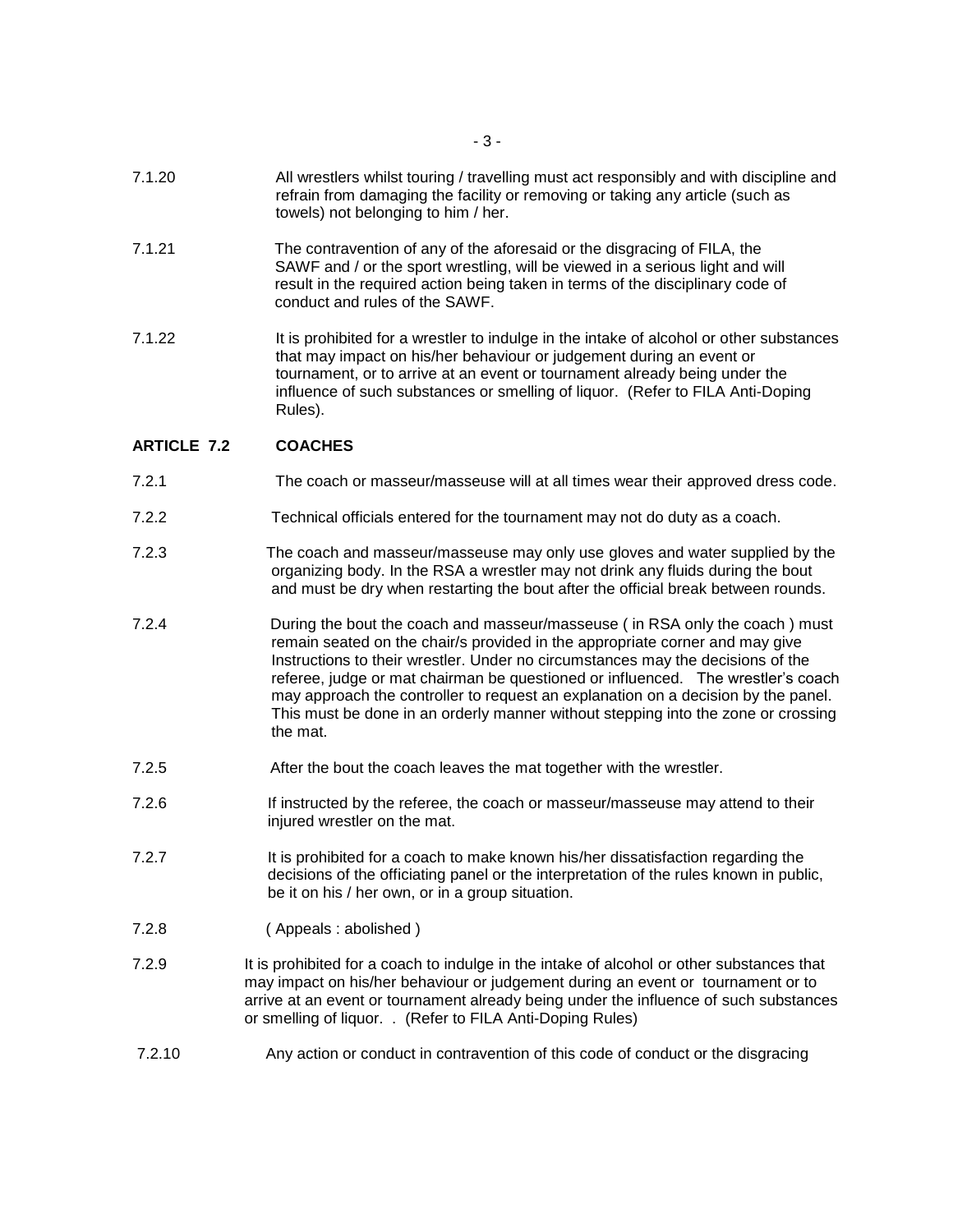of FILA, the SAWF and / or the sport wrestling, will be viewed in a serious light and will result in the required action being taken against the coach in terms of the disciplinary code of conduct and rules of the SAWF

- 4 -

### **ARTICLE 7.3 OFFICIALS / REFEREES**

`

7.3.1 Any person doing duty as an official / referee during a tournament or bout is deemed to be a neutral individual and may not perform any other duty or function other than that of official / referee.

> An official may obtain special approval from the official in control of the tournament for permission also to participate as a wrestler at the same tournament. It is not allowed for the official to serve on the same mat or to officiate during bouts of his opponent wrestlers during the same tournament.

- 7.3.2 All officials shall wear the prescribed clothing/uniform and, where applicable, display the FILA / SAWF pocket badge and number. While not on duty, the official may wear an approved blazer.
- 7.3.3 All officials shall remain seated in the demarcated area next to the wrestling mat and refrain from loitering around. During RSA tournaments the latter is not strictly applied subject to officials being available immediately when required to do duty.
- 7.3.4 It is prohibited for any official to encourage or instruct a wrestler during a bout.
- 7.3.5 The referee doing duty shall take up position on the mat prior to the wrestlers arriving for the bout.
- 7.3.6 It is compulsory for the referee to shake hands with both wrestlers prior to, as well as after, a bout.
- 7.3.7 It is prohibited for the referee or any other official to discuss the bout after it has taken place.
- 7.3.8 During a bout the judge may not set foot on the mat or use the points batons to bang on the table in order to draw the attention of the referee. At all times the judge may only use the appropriate colored caution or neutral baton.
- 7.3.9 The mat chairman may invite the relevant controller allocated for the specific bout, mat or tournament to provide input on a decision of the panel. No other official or individual may partake of or join in any discussion taking place between the mat chairman, referee and judge of a particular bout. The official in charge of the tournament (officiated by the SAWF) may have input into decisions at the tournament in line with FILA.
- 7.3.10 An official may not excuse himself from a tournament without receiving the required approval from the official in control of the tournament to do so.
- 7.3.11 Disciplinary action may be taken against an official found guilty of leaving the tournament without the required approval to do so.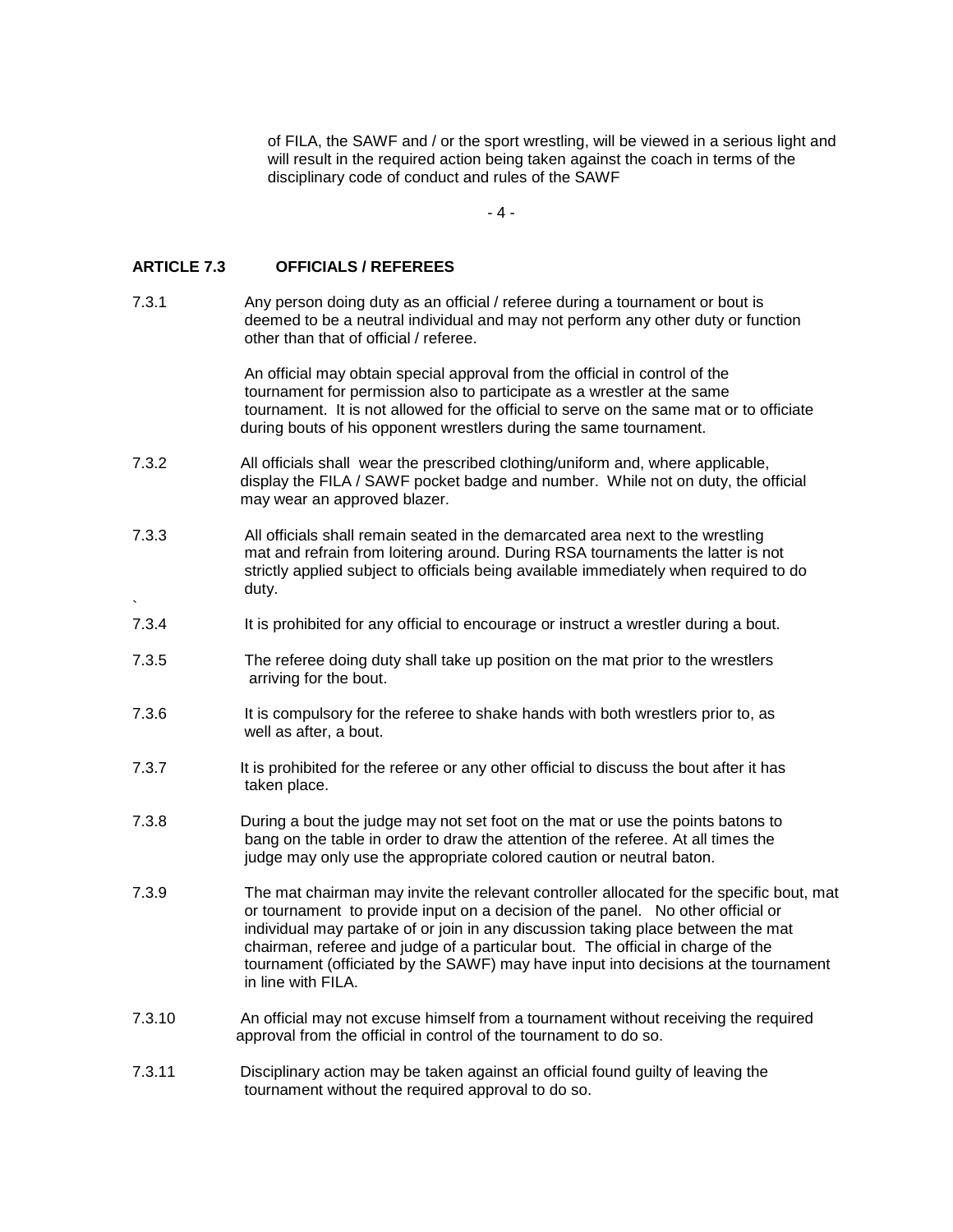7.3.12 It is prohibited for an official to indulge in the intake of alcohol or other substances that may impact on his/her behaviour or judgement negatively during an event or tournament or to arrive at an event or tournament already being under the influence of such substances or smelling of liquor. (Refer to FILA Anti-Doping Rules)

- 5 -

- 7.3.13 Any action or conduct in contravention of this code of conduct or the disgracing of FILA, the SAWF and / or the sport wrestling, will be viewed in a serious light and will result in the required action being taken against the official/referee in terms of the disciplinary code of conduct and rules of the SAWF
- 7.3. 14 All officials doing duty at a tournament must ensure that they are medically fit. The organizing body may require of an official to undergo a medical examination. The refusing of such a request could lead to the official being prohibited from doing duty at the tournament.

## **ARTICLE 7.4 MEDICAL SERVICES**

- 7.4.1 When on duty the team doctor shall at all times be seated in the designated area.
- 7.4.2 The team doctor may accompany the coach and wrestler to the side of the wrestling mat (during international events the team doctor takes the place of the designated masseur/masseuse).
- 7.4.3 During a bout the doctor or any other medical staff may only set foot on the mat in order to treat the wrestler if instructed by the referee to do so.
- 7.4.4 During a bout the official team doctor is not subject to the designated tournament doctor and is entitled to treat his injured wrestler.
- 7.4.5 The designated tournament doctor will at all times make the final decision as to whether an injured wrestler may continue with the bout.
- 7.4.6 **If during the bout the designated tournament doctor treats an injured wrestler, the** doctor may only receive assistance from either the team doctor or the coach or the masseur/masseuse.
- 7.4.7 During the bout the team doctor may not give any instructions or support to the wrestler.
- 7.4.8 Any action or conduct in contravention of this code of conduct or the disgracing of FILA, the SAWF and / or the sport wrestling, will be viewed in a serious light and will result in the required action being taken against the team doctor/medical staff member in terms of the disciplinary code of conduct and rules of the SAWF

### **ARTICLE 7.5 PHOTOGRAPHERS AND TELEVISION CREWS**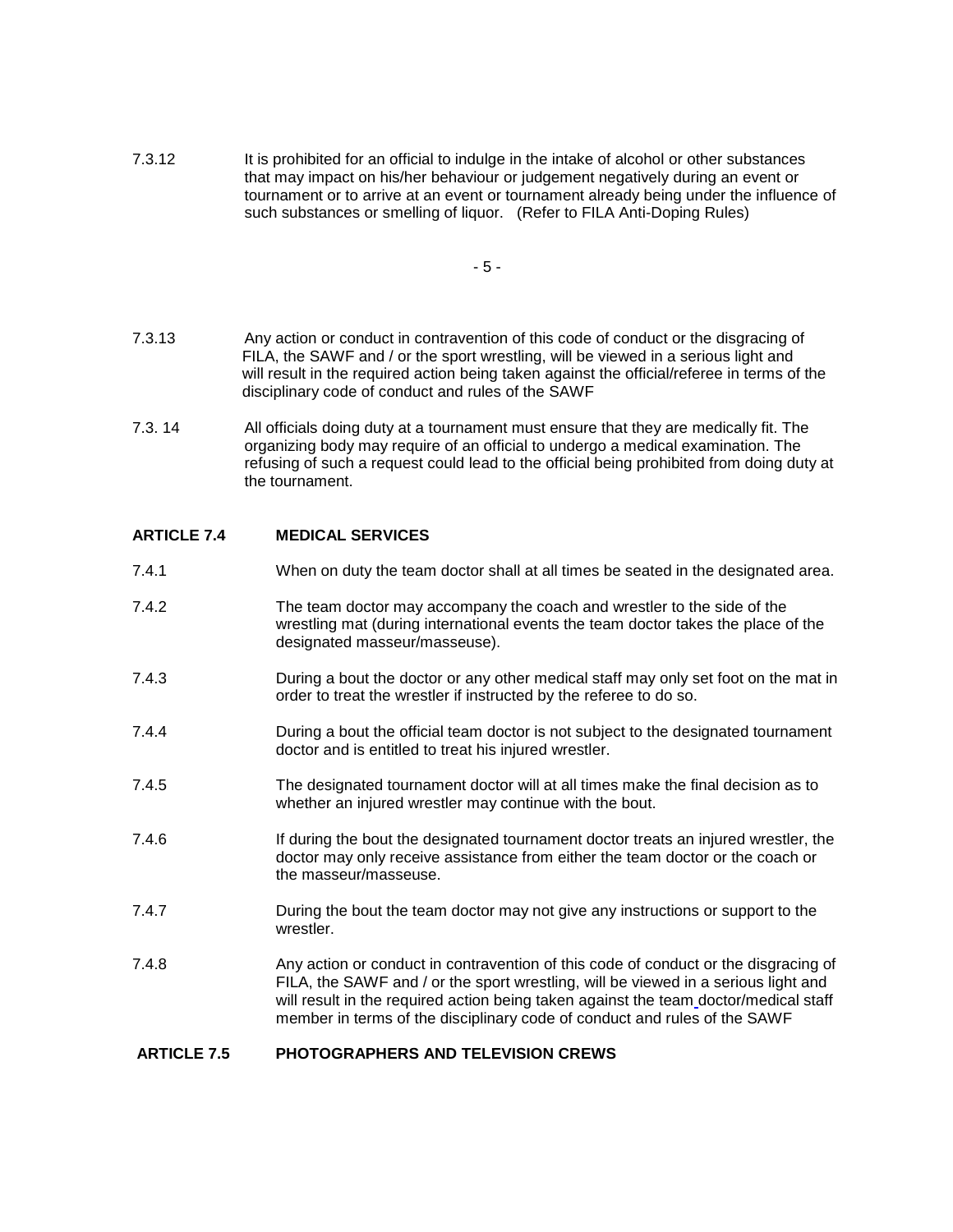- 7.5.1 All movements and activities are controlled and limited to the reserved and demarcated areas only.
- 7.5.2 Under no circumstances may photographers and television crews interfere with the functions of the designated officials or the staff in control of the tournament.

- 6 -

- 7.5.3 During the bout the photographers and television crews may not give any instructions or support to any of the wrestlers participating.
- 7.5.4 Photographers and television crews may not discuss or question the result of a bout with the referee or any other designated official.
- 7.5.5 The contravention of any of the aforesaid may result in reprimand or the exclusion from the designated areas.

### **ARTICLE 7.6 TEAM-MANAGERS**

- 7.6.1 Designated seating for the teams should be adhered to.
- 7.6.2 The Team Manager is responsible to ensure that all members of his team (wrestlers, coaches, supporters, etc.) are conversant and comply with the event/tournament rules and arrangements.
- 7.6.3 The Team Manager may not interfere with the work of the officials. A Team Manager may approach the controller of a bout at the end of the bout, after the bout result is announced, for clarification of the decisions of the panel. This must be done in an orderly manner, without stepping into the zone or crossing the mat. The discussion with the controller must only be for clarity and feedback. He/she is not allowed to act in a manner that challenges the decisions of the panel.
- 7.6.4 The team manager shall, at all times, lead by example and act as an ambassador for his / her club, province, team, federation, etc It is prohibited for a team manager to indulge in the intake of alcohol, or other substances that may impact on his behaviour or judgement during an event or tournament, or to arrive at an event or tournament already being under the influence of such substances or smelling of liquor. (Refer to FILA Anti-Doping Rules)
- 7.6. 5 Any action or conduct in contravention of this code of conduct or the disgracing of FILA, the SAWF and / or the sport wréstling, will be viewed in a serious light and will result in the required action being taken against the team manager in terms of the disciplinary code of conduct and rules of the SAWF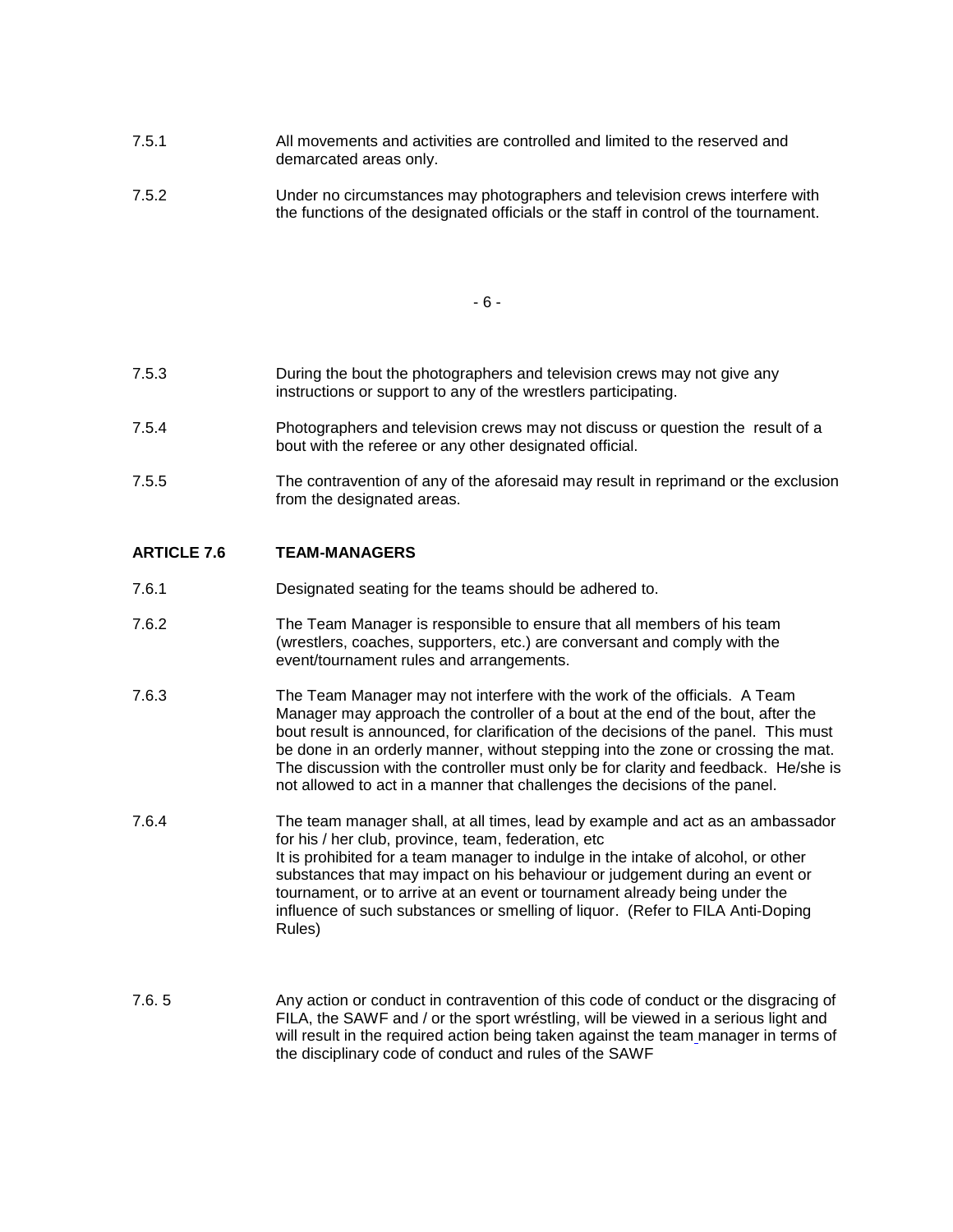## **ARTICLE 7.7 MEMBERS OF THE SAWF EXECUTIVE MANAGEMENT**

7.7.1 **It is the responsibility of all members of the executive management and**  management structures of the organization at all levels to lead by example and to manage wrestling in the RSA in a dignified manner.

- 7 -

- 7.7.2 By means of their dress code, conduct, communication and courtesy, members of the executive management must at all times act as true ambassadors on behalf of the SAWF and the RSA.
- 7.7.3 No member of the executive management may at any time individually take a decision that will be in contravention of the constitution or rules and regulations of the SAWF. In all cases the executive management and / or the general management shall take such decisions.
- 7.7.4 Members of the executive management must realize that wrestling matters at national level are deemed to be at a higher level of importance than those of their home province. During all SAWF affairs all such members are therefore deemed to be representatives of the federation and not their provinces.
- 7.7.5 The designation as member of the executive management may not be manipulated for any financial gain or enrichment.
- 7.7.6 Executive management shall endeavour to where necessary treat all discussions and decisions with the highest level of secrecy and confidentiality.

### **7.8 MEMBERS OF THE SAWF IN GENERAL**

7.8.1 No member of the SAWF may act at any wrestling activity in any way contrary to the rules, policy, code of conduct or any other provision of the SAWF. Disciplinary action may also be taken against any member of the SAWF whose action or conduct at any wrestling activity may be deemed to have harmed the image of wrestling in South Africa.

# **ARTICLE 7.9 DISCIPLINARY PROCEDURES**

- 7.9.1 All members of affiliated wrestling associations, affiliated associate wrestling associations and associate members as determined in terms of the constitution, are subjected to the conditions of this code of conduct.
- 7.9.2 In all misconduct cases the disciplinary procedures as prescribed in the SAWF constitution and / or applicable rules will be enforced and applied.